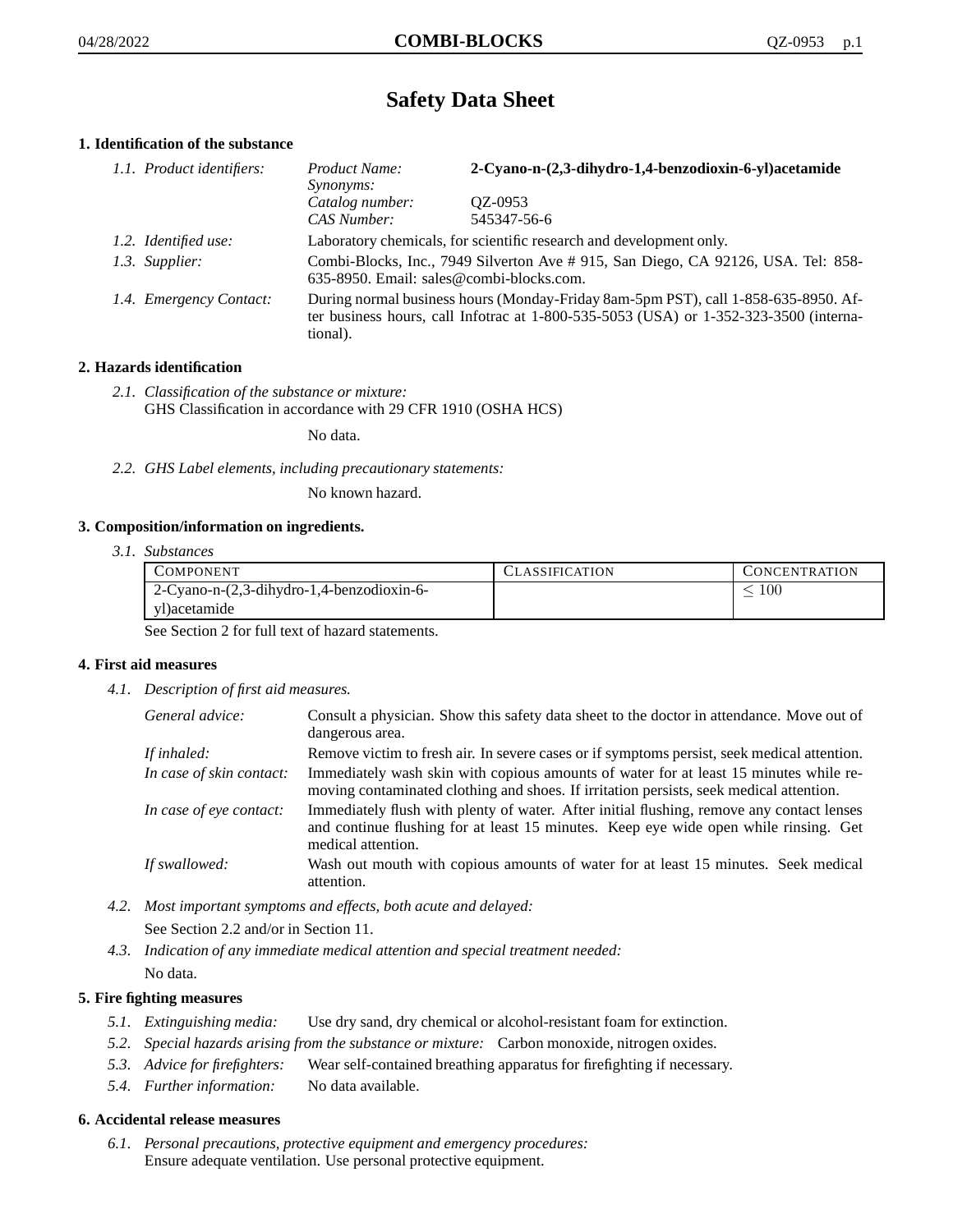- *6.2. Environmental precautions:* Should not be released into the environment. See Section 12 for additional ecological information.
- *6.3. Methods and materials for containment and cleaning up:* Sweep up or vacuum up spillage and collect in suitable container for disposal.
- *6.4. Reference to other sections:* Refer to protective measures listed in Sections 8 and 13.

# **7. Handling and storage**

- *7.1. Precautions for safe handling:* Avoid contact with skin and eyes. Avoid inhalation of vapour or mist. Keep away from sources of ignition - No smoking. Take measures to prevent the build up of electrostatic charge. For precautions see section 2.2.
- *7.2. Conditions for safe storage, including any incompatibilities:* Keep container tightly closed in a dry and well-ventilated place. Containers which are opened must be carefully resealed and kept upright to prevent leakage.
- *7.3. Specific end use(s):* Laboratory chemicals, for scientific research and development only.

# **8. Exposure Controls / Personal protection**

- *8.1. Control parameters:*
- *Components with workplace control parameters:* Contains no substances with occupational exposure limit values. *8.2. Exposure controls:*

*Appropriate engineering controls:* Ensure that eyewash stations and safety showers are close to the workstation location. Ensure adequate ventilation, especially in confined areas.

*Personal protective equipment:*

| Eye/face protection:    | Wear appropriate protective eyeglasses or chemical safety goggles as described by OSHA's<br>eye and face protection regulations in 29 CFR 1910.133 or European Standard EN166.                                                                                                                                         |
|-------------------------|------------------------------------------------------------------------------------------------------------------------------------------------------------------------------------------------------------------------------------------------------------------------------------------------------------------------|
| Skin protection:        | Handle with gloves. Gloves must be inspected prior to use. Use proper glove removal<br>technique (without touching glove's outer surface) to avoid skin contact with this product.<br>Dispose of contaminated gloves after use in accordance with applicable laws and good<br>laboratory practices. Wash and dry hands |
| <b>Body Protection:</b> | Complete suit protecting against chemicals, Flame retardant antistatic protective clothing.,<br>The type of protective equipment must be selected according to the concentration and<br>amount of the dangerous substance at the specific workplace.                                                                   |
| Respiratory protection: |                                                                                                                                                                                                                                                                                                                        |

Control of environmental exposure: Prevent further leakage or spillage if safe to do so. Do not let product enter drains.

# **9. Physical and chemical properties**

*9.1. Information on basic physical and chemical properties*

| (a)               | Appearance:                                   | No data  |
|-------------------|-----------------------------------------------|----------|
| (b)               | Odour:                                        | No data  |
| (c)               | Odour Threshold:                              | No data  |
| (d)               | pH:                                           | No data  |
| (e)               | Melting point/freezing point:                 | No date. |
| (f)               | Initial boiling point and boiling range:      | No data  |
| (g)               | Flash point:                                  | No data  |
| (h)               | Evaporatoin rate:                             | No data  |
| (i)               | Flammability (solid, gas):                    | No data  |
| (j)               | Upper/lower flammability or explosive limits: | No data  |
| $\left( k\right)$ | Vapour pressure:                              | No data  |
| (1)               | Vapour density:                               | No data  |
| (m)               | Relative density:                             | No data  |
| (n)               | Water solubility:                             | No data  |
| $\circ$           | Partition coefficient: n-octanol/water:       | No data  |
| (p)               | Auto-ignition:                                | No data  |
| (q)               | Decomposition temperature:                    | No data  |
| (r)               | Viscosity:                                    | No data  |
| (s)               | Explosive properties:                         | No data  |
| (t)               | Oxidizing properties:                         | No data  |